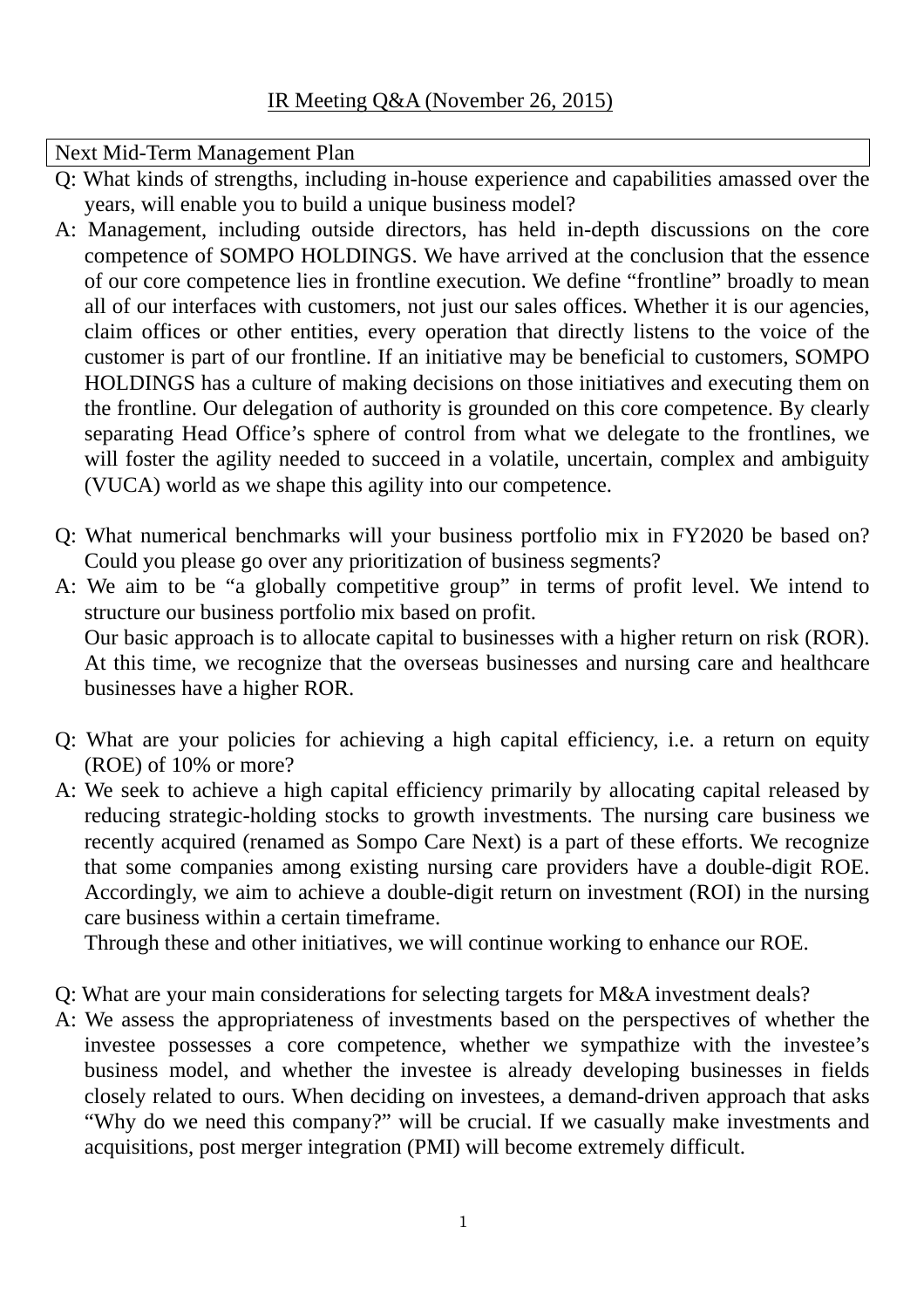- Q: What do you mean specifically by a game-changing opportunity driven by a digital-technology strategy?
- A: One example is pricing. Although we will continue to retain the structure of advisory rating system, if big data and other technologies continue to advance, we might be able to offer real-time and even forward-looking pricing, not just pricing based on historical statistics only.

Moreover, new technologies could dramatically reshape our business model itself. For example, "digital agency" systems that understand and respond to the feelings of customers are now being completed. These systems are highly efficient and even more accurate than people in certain respects. Therefore, they offer prospects for deployment in future.

That said, we are not seeking to become the next Google or Amazon. We will conduct R&D activities to deepen our understanding as technology users, focusing on how to go about using the latest technologies effectively.

Domestic P&C Insurance Business

- Q: You discussed plans to reform your mainstay system by establishing a joint venture with a system subsidiary of Hitachi. To what extent will you be able to reduce the net expense ratio through this initiative?
- A: We aim to further increase operating efficiency by reforming our existing system. The new system is scheduled to become operational in phases from around FY2020. We expect the new system to help reduce operating expenses by, for example, dramatically reducing product development lead times, introducing paperless sales office and agencies operations, and reducing personnel. In terms of the net expense ratio level, we aim to reduce the net expense ratio to below 30% in future, in order to build a globally competitive organization and vie with the majors as a global player.

In order to achieve our ROE target of 10% or more, the combined ratio must be less than 95%. Therefore, besides the net expense ratio, we will also need to consider various factors to control the loss ratio.

Overseas Insurance Business

- Q: If the overseas insurance business is expanded to account for 25% of the business portfolio mix as shown for FY2020, by how much will the amount of risk change?
- A: The amount of risk will depend on not only the amount of investment, but also the business portfolio of investees. Therefore, we cannot give a generalized estimate of how the amount of risk will change at this time.
- Q: What is the maximum amount of investment you could make while retaining your current credit rating, assuming the use of hybrid bonds and continuous reduction of strategic-holding stocks, and without increasing capital by issuing common shares?
- A: Although this is just a trial calculation based on assumptions such as the issuance of hybrid bonds and continuous reduction of strategic-holding stocks over the medium term, we believe we would be able to retain our current A+ credit rating even if we were to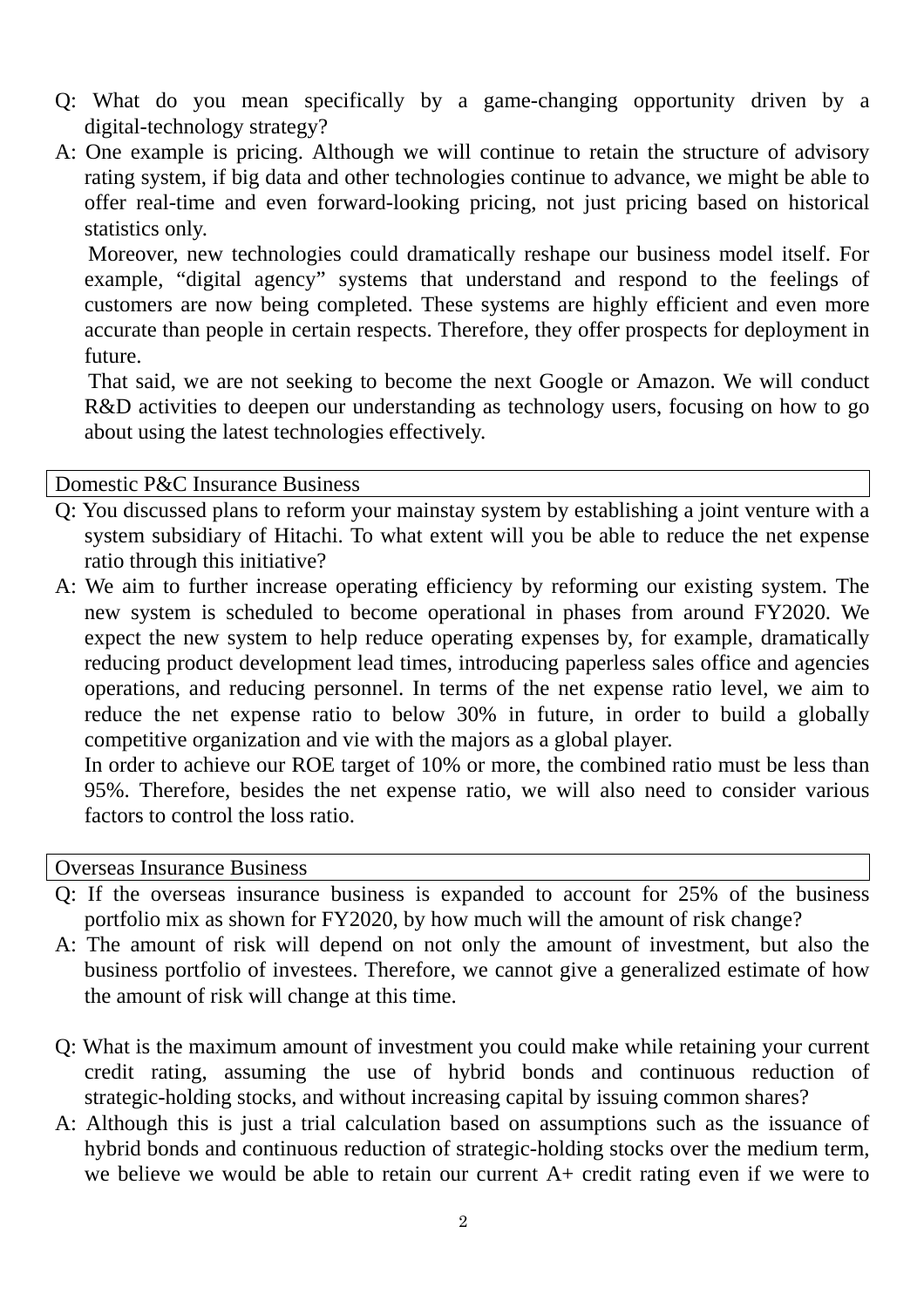make investments totaling around ¥1 trillion.

However, given that we will need to formulate specific capital policies and verify the feasibility of execution, we cannot execute this investment immediately at this time.

Capital Policy and Shareholder Returns

- Q: To what level do you think you should reduce the proportion of strategic-holding stocks to assets under management on a consolidated basis? Do you intend to include the realized gains on the sale of strategic-holding stocks in funds available for shareholder returns?
- A: We aim to achieve to have reduced strategic-holding stocks by approximately ¥750.0 billion or more in total by the end of FY2015, since our business integration in 2010. As of September 30, 2015, the balance of strategic-holding stocks stood at ¥1.6 trillion. Although the balance has increased slightly at present due to rising stock prices, we intend to reduce this balance to the level of around 60-70% of the adjusted net assets of the P&C insurance business over the medium term.

The purpose of reducing strategic-holding stocks is to increase our surplus capital. The surplus capital that is generated can then be used for growth investments in overseas businesses and elsewhere. Rather than directly allocating the realized gains on the sale of strategic-holding stocks to funds available for shareholder returns, our intention is to appropriately return the profits generated by investments to our shareholders.

- Q: I would like to confirm the amount of funds available for shareholder returns and the amount that will be returned under the next mid-term management plan. Assuming an ROE of 10% and adjusted consolidated net assets of ¥3 trillion, adjusted consolidated profit would be approximately ¥300 billion. Am I correct in assuming that the monetary amount equivalent to adjusted consolidated profit excluding life insurance profit will constitute the funds available for shareholder returns?
- A: Although we are currently discussing how we should approach the funds available for shareholder returns, we don't expect to pull back from our current approach to shareholder returns. We will consider shareholder returns based a range of factors besides the level of adjusted profit, including cash flow and capital condition.

Additionally, we are considering new profit indicators for life insurance profit, with plans to return life insurance profit to shareholders using a method based on the new indicators. Although the introduction of IFRS has been delayed, we are now eyeing FY2020 for the adoption and introduction of IFRS. We have to be aware of IFRS as we consider our approach to profit indicators in the next mid-term management plan. In May 2016, we plan to disclose our method of reflecting life insurance profit in the funds available for shareholder returns in conjunction with profit indicators.

- Q: I would like to confirm your shareholder returns for the current fiscal year. In FY2015, adjusted consolidated profit, excluding domestic life, is forecast at ¥133.0 billion, and cash dividends are projected at ¥32.6 billion. However, assuming a total payout ratio of 50%, you will need to conduct a considerable amount of share buybacks. What is your policy?
- A: Looking at shareholder returns in FY2015, assuming dividends per share of ¥80 and a